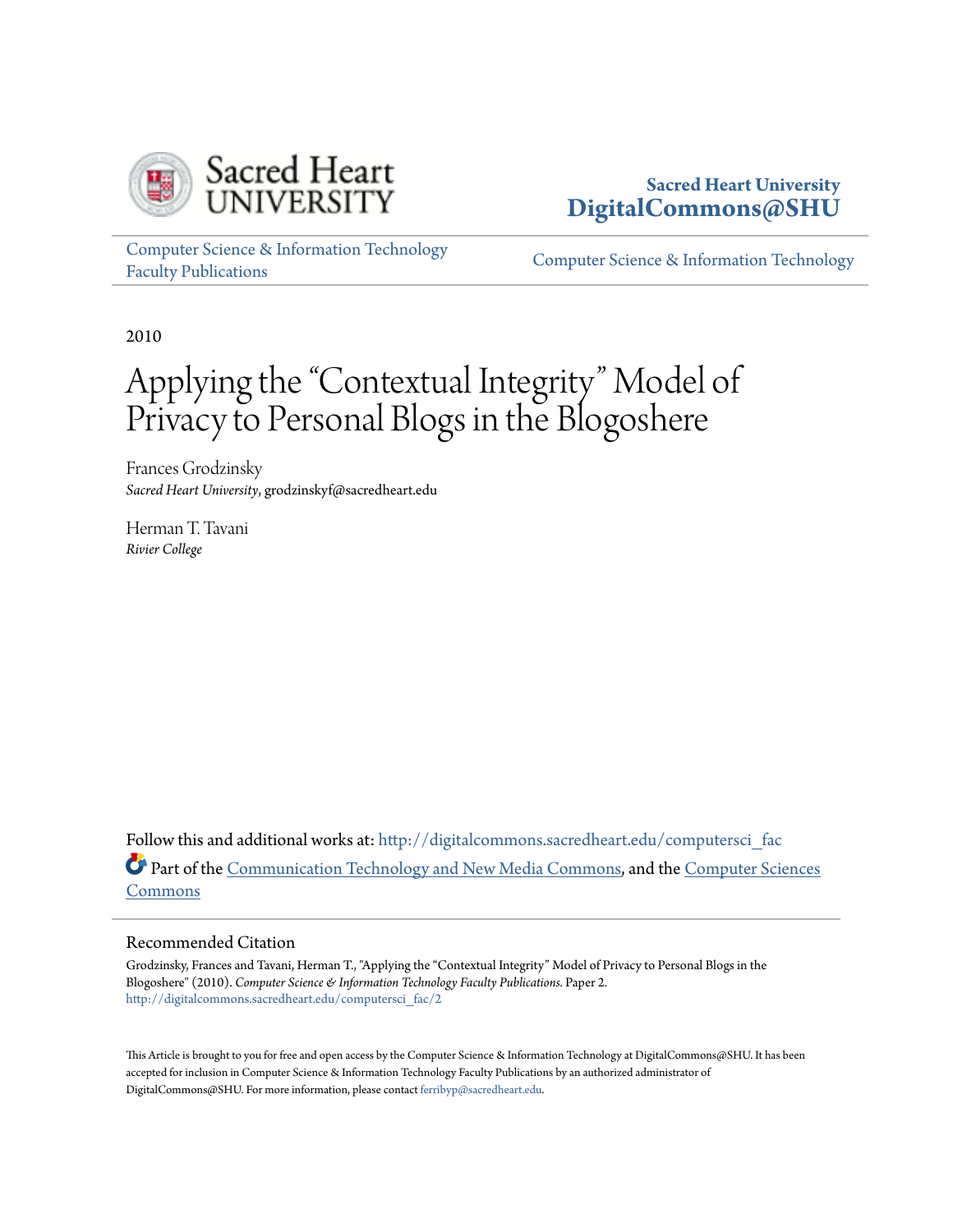#### Frances S. Grodzinsky and Herman T. Tavani **Applying the "Contextual Integrity" Model of Privacy to Personal Blogs in the Blogosphere<sup>1</sup>**

# **ABSTRACT**

In this paper, we analyze some controversial aspects of blogging and the blogosphere from the perspective of privacy. In particular, we focus on Helen Nissenbaum's theory of privacy as "contextual integrity" and apply it to personal blogs, in general, and the case of the "Washingtonienne" blogger, in particular. We examine the question of whether personal blogs that are not password protected can be considered "normatively private contexts" according to Nissenbaum's principles of privacy. We argue that they cannot. Using Nissenbaum's original model, we conclude that privacy expectations for those who disclose personal information in such blogs are unrealistic. We also suggest that Nissenbaum's expanded theory (see Nissenbaum, 2010) can inform the contemporary debate about privacy and blogging in a wide variety of newer technological contexts, in addition to personal blogs, and we encourage researchers to apply Nissenbaum's model in those contexts.

## **INTRODUCTION**

In a previous work, we examined Helen Nissenbaum's theory of "privacy as contextual integrity" (Nissenbaum, 2004) in light of the RIAA (Recording Industry Association of America) v. Verizon and the MGM v. Grokster cases.<sup>2</sup> There, we used her privacy model to illustrate why P2P networks could be considered normatively private situations/contexts.<sup>3</sup> This theory has clarified, for us, some of the conceptual muddles surrounding privacy and technology. In the present paper, we ask whether Nissenbaum's theory can also be applied to privacy concerns that arise in the "blogosphere," where expectations and assumptions about privacy are quite distinct from those affecting users in both the Verizon and MGM cases. The present paper is organized into four sections. In Section 1, we briefly review both the original and expanded versions of the theory of privacy as contextual integrity. Section 2 briefly describes a specific case involving blogging (viz., "The "Washingtonienne" controversy that occurred in 2004), which we later use to illustrate some key aspects

-

 $1$  An earlier version of this paper was presented at the Eighth International Conference on Computer Ethics  $-$ Philosophical Enquiry (CEPE 2009), Ionian University, Corfu, Greece, June 26, 2009, and printed in the *CEPE 2009 Conference Proceedings*. Ed. M. Bottis (Athens, Greece: Nomiki Bibliothiki, 2009), pp. 302-311. Sections of this paper also draw from material in Tavani (2011).

<sup>&</sup>lt;sup>2</sup> See "Online File Sharing: Resolving the Tensions between Privacy and Property Interests" (Grodzinsky and Tavani, 2008). There, we focused on privacy concerns affecting the surveillance of users in the context of P2P networks and showed how Nissenbaum's privacy theory applies.

 $3$  The expression "normatively private situation" was introduced by James Moor (1997), but applies to Nissenbaum's privacy theory as well. Moor contrasts situations or contexts that are "normatively private" from those that are merely private in a "natural" or descriptive sense. In the latter kinds of contexts, there are no normative policies or laws that apply when a person's privacy is lost.

**<sup>©</sup> Copyright Frances S. Grodzinsky and Herman T. Tavani. Also licensed under a Creative Commons Attribution-Noncommercial-No-Derivs 3.0 Unported License (http://creativecommons.org/licenses/by-nc-nd/3.0/).**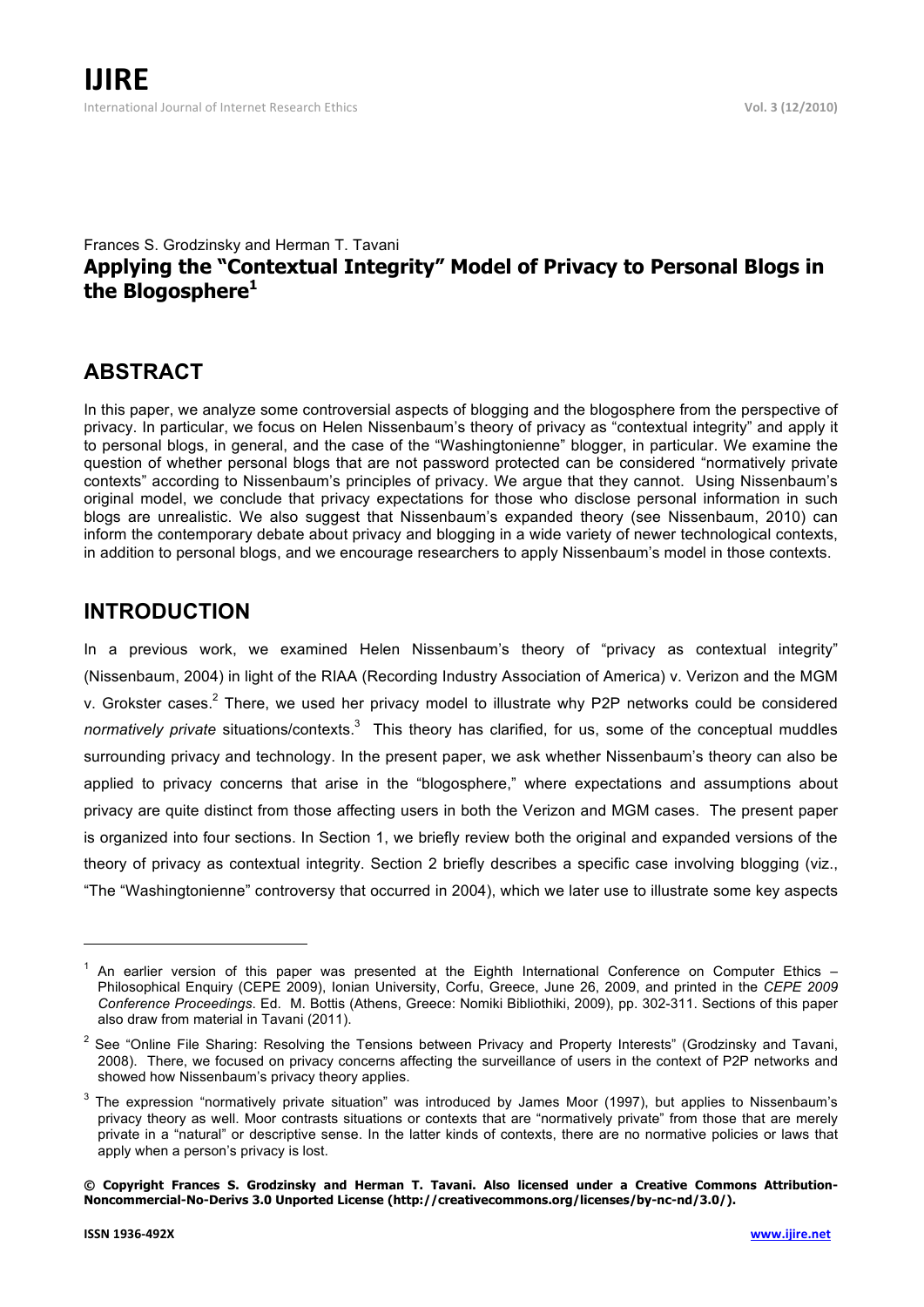of Nissenbaum's privacy theory. In Section 3, we examine some features of blogs and the blogosphere, focusing our attention primarily on personal blogs. Section 4, which applies Nissenbaum's privacy theory to the Washingtonienne case, examines three key questions: (1) Is a personal blog a normatively private context? (2) Were Jessica Cutler's assumptions about privacy protection affecting her blog correct? (3) Were Robert Steinbuch's expectations of privacy (in the context of the Washingtonienne case) unrealistic?

We conclude our analysis by arguing that Cutler had no reasonable expectation of personal privacy in her blog, mainly because it was not password protected and thus would not qualify as a context that deserves normative privacy protection for the author/diarist. But we also argue that Nissenbaum's theory can show why Steinbuch's privacy, as well as the privacy of other unconsenting parties whose names appeared in Cutler's blog, had been violated because of the inappropriate ways in which personal information about them had become subject to transmission via that blog.

# **PRIVACY AS CONTEXTUAL INTEGRITY: THE THEORY**

In her essay "Privacy as Contextual Integrity," Nissenbaum (2004) expands upon the core concerns affecting (what she calls) "the problem of privacy in public," which she introduced in two earlier essays (Nissenbaum, 1997, 1998). Her theory (as expressed in Nissenbaum, 2004) is based on two principles:

- (i) The activities people engage in take place in a "plurality of realms" (i.e., spheres or contexts)
- (ii) Each realm has a distinct set of norms that govern its aspects.

Nissenbaum argues that norms affecting these two principles both shape and limit our roles, behavior, and expectations by governing the flow of personal information in a given context.<sup>4</sup>

There are two types of informational norms in Nissenbaum's privacy scheme: (a) norms of appropriateness, and (b) norms of distribution. The first of these determines whether a given type of personal information is either *appropriate or inappropriate* to divulge within a particular context. The second set of norms restricts the flow of information within and across contexts (Nissenbaum, 2004, p. 125). Nissenbaum argues that when either of these norms is "breached," a violation of privacy occurs. We have argued elsewhere (Grodzinsky & Tavani, 2005) that one virtue of her theory is that it illustrates why we must always attend to the *context* in which personal information flows, not the nature of the information itself, in determining whether normative protection is needed.<sup>5</sup>

Another virtue of Nissenbaum's theory is that it avoids a tension often found in traditional privacy frameworks, where privacy tends to be viewed in terms of either limited access to *or* control over personal

-

<sup>&</sup>lt;sup>4</sup> The contextual-integrity model proceeds on the assumption that there are "no areas of life are not governed by norms of information flow" (Nissenbaum 2004, p. 137). Our analysis of this model draws from an examination of the privacy-ascontextual-integrity theory in Tavani (2008a, 2008b).

 $<sup>5</sup>$  In the Verizon case, we saw that rather than focusing on the nature of the information included in a P2P situation – i.e.,</sup> asking whether or not it should be viewed as private – we can ask whether P2P situations or contexts (in general) deserve protection as "normatively private situations."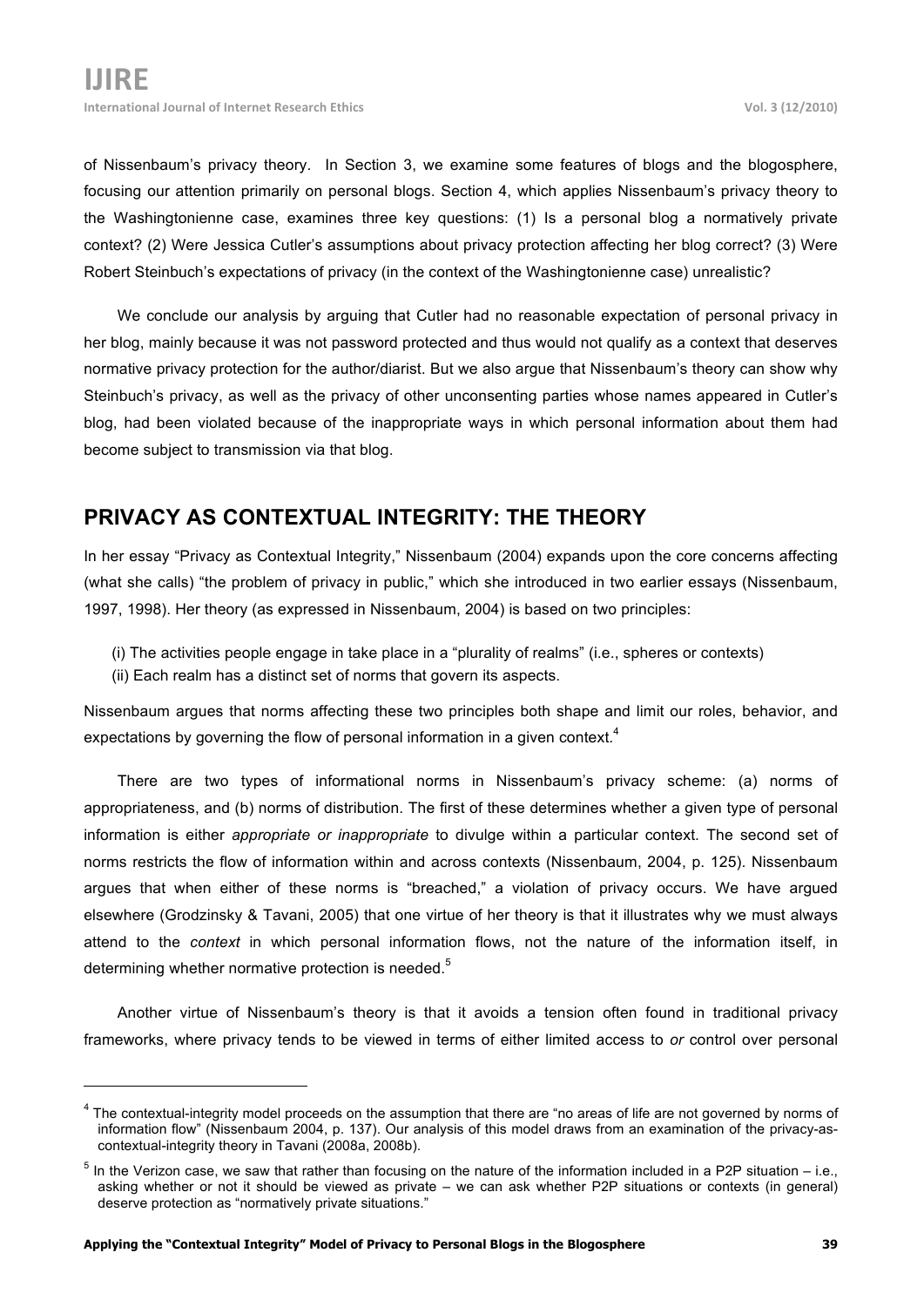information. Those who view privacy as a form of information control (e.g., Fried, 1990) often suggest that limited/restricted access accounts of privacy are inadequate. And those who defend the restricted access view of privacy (see, for example, Gavison, 1980) tend to question the adequacy of any account of privacy based on the notion of control of personal information. Nissenbaum believes that the debate over whether privacy is a "right to control versus a right to limit or constrain access to information by others" can be avoided, pointing out that

The framework of contextual integrity reveals why we do not need to choose between them; instead, it recognizes a place for each. The idea that privacy implies a limitation of access by others overlaps, generally, with the idea of an informational norm…Control, too, remains important in the framework as one of the transmission principles.  $(2010, pp. 147-148)^{\circ}$ 

More will be said about informational norms and transmission principles later in this paper. However, we should first address a potential criticism that might be leveled against Nissenbaum's privacy framework – e.g., a critic might argue that the contextual-integrity model is not easily adaptable to new technologies that arise in which there are no clearly articulated practices, expectations, or norms governing the flow of personal information. In fact, in a recent work, Nissenbaum anticipates this kind of criticism by pointing out a "blind spot" in her original privacy framework. For example, she concedes that "[c]ontextual integrity, as it has been described thus far, is inherently conservative, flagging as problematic any departure from entrenched practice." (2010, p. 161) Nissenbaum notes that this problem becomes paramount when trying to apply the theory to newer technologies. If we become entrenched in conservatism, we relegate contextual integrity to a descriptive theory, but it only minimally helps us in trying to make decisions about the "moral status of new practices that transgress entrenched norms" (Nissenbaum, p. 161). To address these concerns, Nissenbaum has developed a "decision heuristic" that is derived from the original framework but augmented by some "prescriptive elements." She hopes that this expansion will "provide an approach to understanding the source or sources of trouble as well as an approach to evaluating the system or practice in question."(Nissenbaum, 2010, p. 181) Her decision heuristic includes nine guidelines:

- 1. Describe the new practice in terms of information flows.
- 2. Identify the prevailing context . . . and identify potential impacts from contexts nested in it. . . .
- 3. Identify information subjects, senders, recipients.
- 4. Identify transmission principles.

-

- 5. Locate applicable entrenched informational norms and identify significant points of departure.
- 6. Prima facie assessment. . . . A breach of information norms yields a prima facie judgment that contextual integrity has been violated because presumption favors the entrenched practice.
- 7. Evaluation I: Consider moral and political factors affected by the practice in question. . . .
- 8. Evaluation II: Ask how the system or practices directly impinge on values, goals, and ends of the context. . . .
- 9. On the basis of these findings, contextual integrity recommends in favor of or against systems or practices under study. . . . (Nissenbaum, 2010, p. 182)

 $6$ Although the debate involving the control vs. restricted-access views has been important in the theory of privacy, we will not examine it in greater detail here, as it is not critical to the main objectives of this paper. For a detailed discussion of this debate, see Tavani (2007).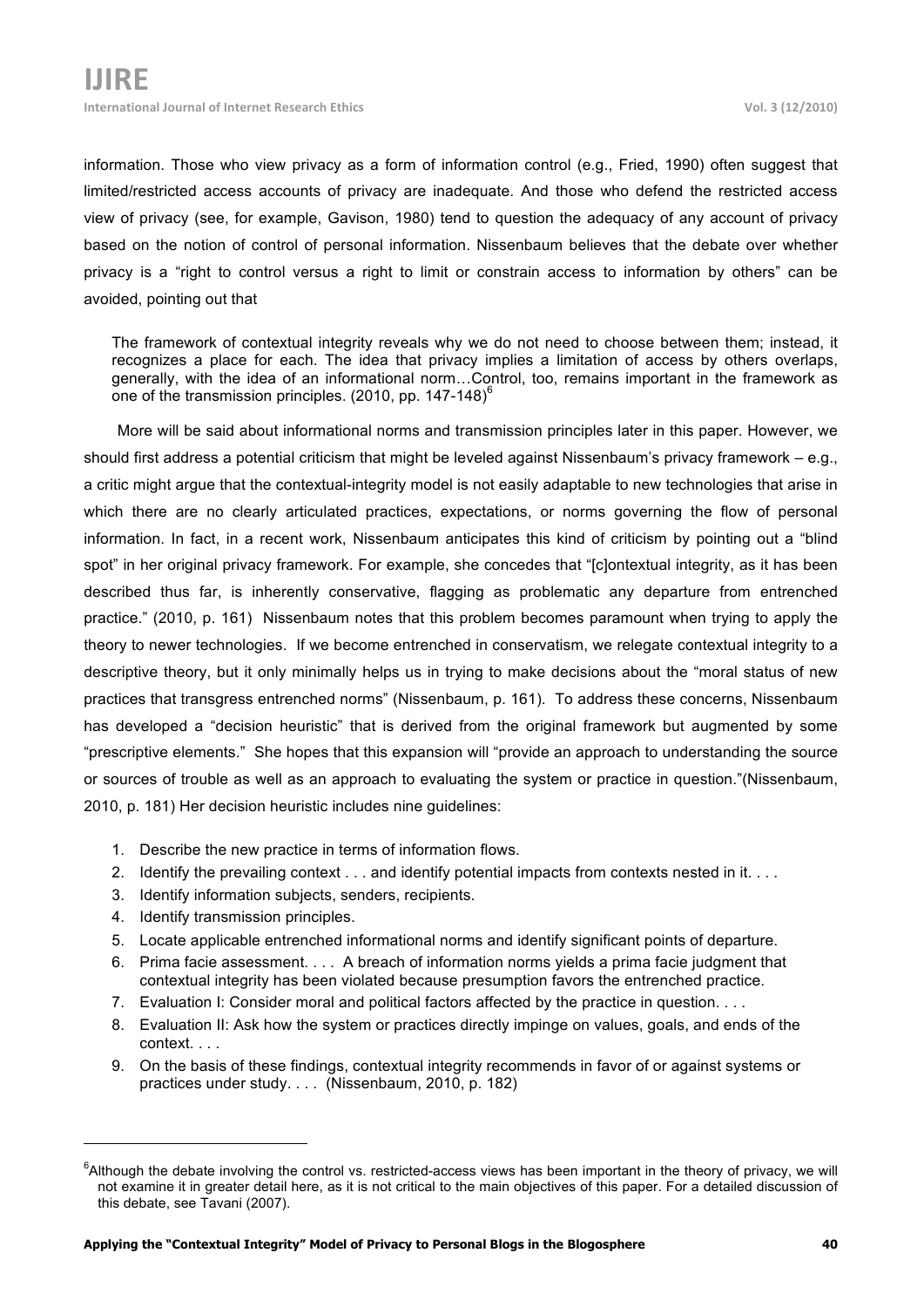We will see that the guidelines in Nissenbaum's heuristic device are especially helpful in analyzing privacy concerns affecting emerging technologies, as well as relatively recent technologies such as blogs where practices and expectations affecting their use have not yet become "entrenched." We discuss this below in the section regarding norms of distribution of personal blogs, where we identify some specific guidelines in Nissenbaum's heuristic scheme that can be used to analyze some tensions that arise in disputes affecting privacy vs. free speech in the context of personal blogs.

We next apply the general outline of Nissenbaum's theory of privacy as contextual integrity to concerns affecting blogging and the blogosphere, using the controversial "Washingtonienne" case as an illustration.

#### **THE WASHINGTONIENNE CASE**

In 2004 Jessica Cutler (aka "The Washingtonienne"), who was employed as an assistant to U.S. Senator Michael DeWine (R-Ohio), authored an online diary posted on blogger.com. This diary described a number of personal details about Cutler, including her annual salary as a Washington, DC Congressional Staff Assistant or "DC staffer" (\$25,000). Her diary also disclosed that most of her living expenses were "thankfully subsidized by a few generous older gentlemen." Additionally, Cutler's diary described her sexual relationships with these men, one of whom was married and an official in the Bush Administration. Cutler had assumed that her blog was being read only by a few close friends. However, in May 2004, an editor at *Wonkette: DC Gossip*, a popular blog in the DC area, discovered "The Washingtonienne" diary. When Cutler learned that her blog had been discovered, she deleted its contents from blogger.com (on the same day, ironically, that it appeared in *Wonkette*).

When Cutler was eventually "outed" in *Wonkette* as "The Washingtonienne," she was fired as a Congressional staffer for misusing computer resources. Shortly after her termination, however, Cutler received a book contract to publish details of her encounters and experiences as a DC staffer. She was also later sued by one of the men implicated in her original blog (Leiby, 2004).

A source of considerable controversy and discussion, the Cutler case has received national attention in the U.S. media since 2004.<sup>7</sup> Before analyzing the Washingtonienne case vis-à-vis Nissenbaum's privacy theory, however, we believe that it is important first to ask: What, exactly, is a blog?

#### **BLOGS**

-

According to the (online) *Merriam Webster Dictionary*, a blog (or Web log) is "a Web site that contains an online personal journal with reflections, comments, and often hyperlinks provided by the writer; *also***:** the

 $<sup>7</sup>$  The Washingtonienne case raises a host of ethical issues, in addition to concerns about personal privacy. For example,</sup> ethical and legal questions having to do with free speech and defamation, as well as questions about a blogger's expectations regarding anonymity and confidentiality, also arise. Of course, our focus on this case in the present paper is on the implications it has for personal privacy. For a discussion of the Washingtonienne case from the perspective of some broader ethical and social concerns, see Tavani (2011).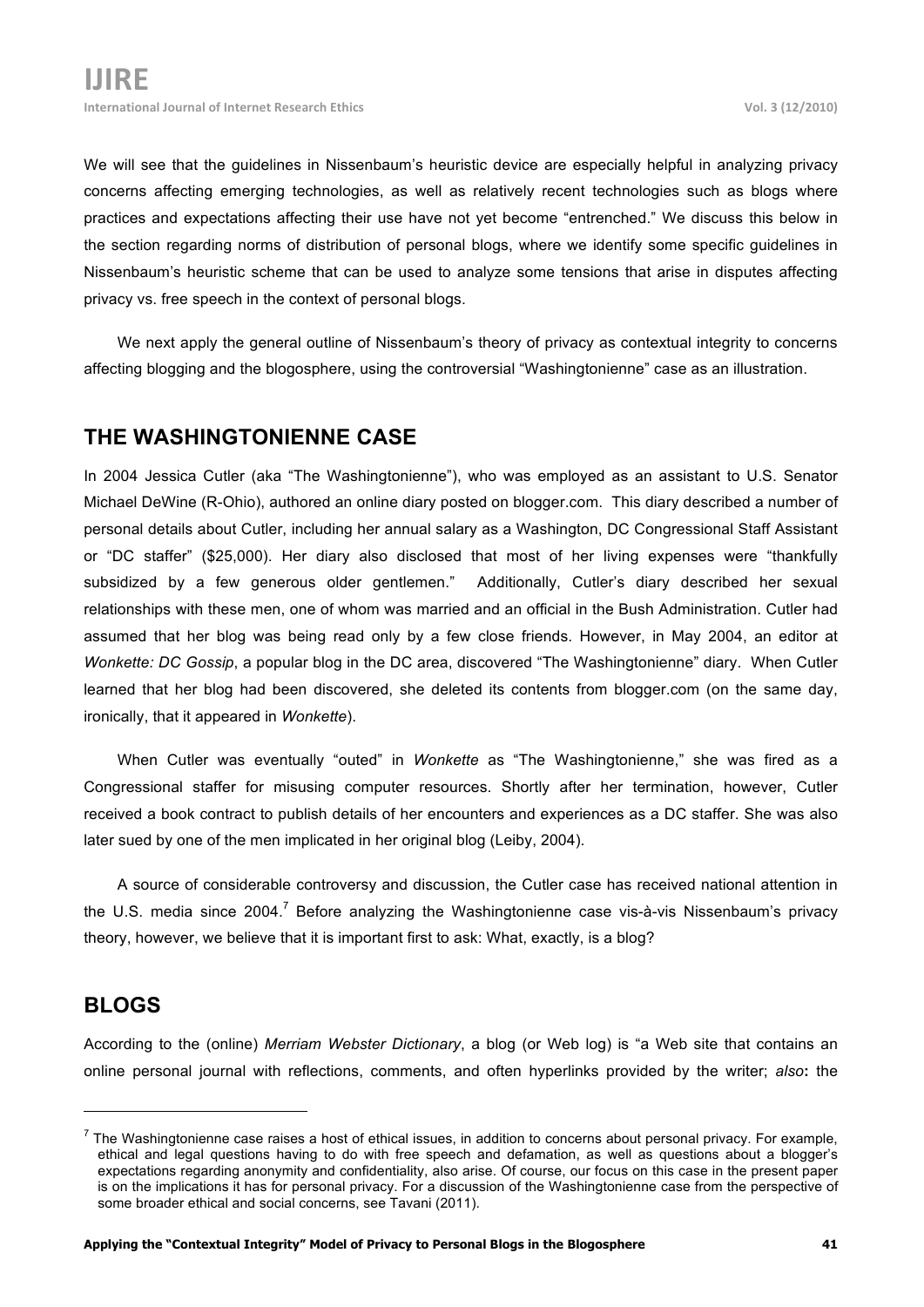contents of such a site" (http://www.merriam-webster.com/dictionary/blog). Note that in this paper, we do not discuss the history of blogs; interested readers are instead referred to Anton Zuiker's Web site (www.unc.edu/~zuiker/blogging 101/ ) for historical information on this topic. We do, however, believe that it is important to note that there are several different types of blogs. For example, there are political blogs, personal blogs, topical blogs, health blogs, literary blogs, travel blogs, and so forth. As a type of online personal dairy, Jessica Cutler's blog would seem to fall under the category "personal blog." So, in this paper, we limit our analysis of blogging vis-à-vis the "privacy as contextual integrity" model to personal blogs.

Blogging has become popular because it is an easy way to reach many people. Subscribers to sites such as Blogger.com can post their thoughts and opinions on whatever topic they choose. The personal blog has virtually replaced distribution list emailing to family and friends. A friend whose son is teaching in China for the year reflects on his experiences, shares his photos and gives his family accounts of his experiences. Another, whose husband is overseas in the military posts pictures of the children and recounts the daily happenings at home. The personal blog is an easy way to keep in touch. Others use personal blogs as a forum for opinions. In 2009, four students in the Philippines received a 10 day suspension from high school for insulting the principal on a personal blog (Sans appeal, 2009). The administrators at the school claimed such a posting impacted the school's reputation. Should personal bloggers be held to the same standards as online journalists? The debate centers on the motivation of the blogger. Personal bloggers argue that they are not journalists and their blogs are sites of personal reflection. Others say that irrespective of motivation, "responsible bloggers should recognize that they are publishing words publicly, and therefore have certain ethical obligations to their readers, the people they write about, and society in general" (A Bloggers' Code of Ethics, 2003). On the Web site CyberJournalist.net there is a Bloggers' Code of Ethics that is modeled on the Society of Professional Journalists Code of Ethics. The site explains that "these are just guidelines – in the end it is up to individual bloggers to choose their own best practices" (A Bloggers' Code of Ethics, 2003).

 It is interesting that those who advocate for this code also appeal to the integrity of the bloggers in the "practice of ethical publishing." Yet, many who write personal blogs do not consider themselves "authors" in the field of publishing. Engaging in personal blogging is instead a form of social networking for the blogger, and the blog becomes a venue to reveal details of the blogger's personal life. To what extent is this trend generational? Warren St. John (2006) suggests that for many young people, blogging and social networking have become a part of one's social identity. He writes,

Through MySpace, personal blogs, YouTube and the like, this generation has seemed to view the notion of personal privacy as a quaint anachronism. Details that those of less enlightened generations might have viewed as embarrassing — who you slept with last night, how many drinks you had before getting sick in your friend's car, the petty reason you had dropped a friend or been fired from a job — are instead signature elements of one's personal brand. To reveal, it has seemed is to be (St. John, 2006).

There seems to be a misconception among some personal bloggers, Jessica Cutler included, that anonymity somehow protects the blogger and that only "friends" will be interested or know the identity of the writer of personal information. In their minds it is analogous to writing a personal diary and only allowing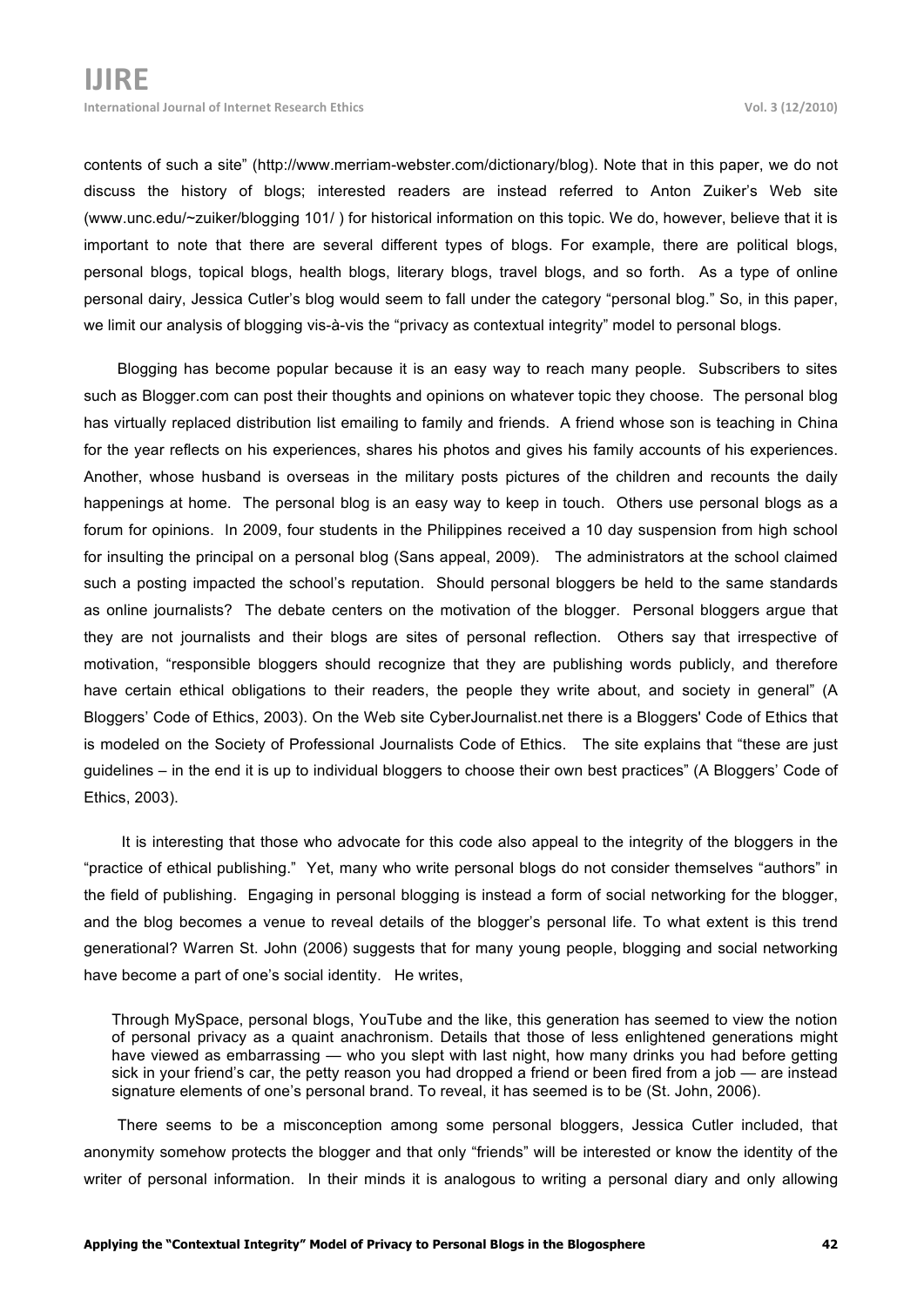certain friends to have access to the information. Given the nature of the Internet, however, this is often not the case, and personal bloggers can easily lose control over their personal information as did Jessica Cutler. To retain some semblance of control, many bloggers now choose to password protect their sites; others do not list their blogs, making it more difficult for search engines to find them.

The most open blog is completely unprotected. Why would a blogger sharing personal diary-like entries unprotect his/her blog? Often it is simple naiveté about the media or indifference. Nardi et al. report that "[i]n theory, about 900 million people (if current estimates of Internet connectivity [14] are correct) could read any blog that is not password protected. How did bloggers in our study feel about this? Responses varied. A common response was indifference" (Nardi, 2004). In an interview with the *Washington Post*, Cutler demonstrates this attitude when she remarks: "But I thought that was, like, too much trouble for my friends to have to type in a password. I thought there are so many people with their own blogs, mine is not even going to come up on the radar" (Witt, 2004). Cutler pointed out that she wrote her blog for three friends.

Nardi et al. indicate that for some, blogging is a social activity involving others, when they remark: "We learned that blogs create the audience, but the audience also creates the blog. This linkage happened in a number of ways: friends urging friends to blog, readers letting bloggers know they were waiting for posts, bloggers crafting posts with their audience in mind, and bloggers continuing discussions with readers in other media outside the blog" (Nardi, et al., 2004). This kind of behavior is apparent in Jessica Cutler's blog. The *Washington Post* reported, " By the first week of May, she was having flings with so many guys that reporting them all to her girlfriends was starting to feel like way too much work. 'So I sent a mass e-mail out: 'You guys, should I have my own blog or what?' I was kidding, 'Jessica says. "But they were all, like, 'Yes, if anyone should have a blog it's you, because you have the most interesting life'" (Witt, 2004). Cutler's intention to protect the privacy of her lovers is supported by the claim that in writing her blog, no one would be named. Instead, initials would be used to distinguish her sexual partners (Witt, 2004).

Is there any other way of protecting one's privacy in personal blogs? Many blog sites that allow individuals to post personal blogs (in the form of online diaries) have privacy policies. For example, WorldPress and BlogHer have explicit privacy statements available on their Web sites (http://wordpress.org/about/privacy and www.blogher.com/privacy-policy, respectively). However, these policies primarily state how personal information about the blogger is or is not collected via mechanisms such as cookies. These policies do not guarantee that any personal information entered into a blog is prevented from being seen by the public. It is up to the blogger to set up that constraint by password protecting his/her site, which Cutler elected not to do.

## **APPLYING THE CONTEXTUAL-INTEGRITY FRAMEWORK TO PERSONAL BLOGS**

We now focus our application of the contextual-integrity model of privacy, with its norms of appropriateness and distribution (described in Section1), to personal blogs. In particular, we examine the application of this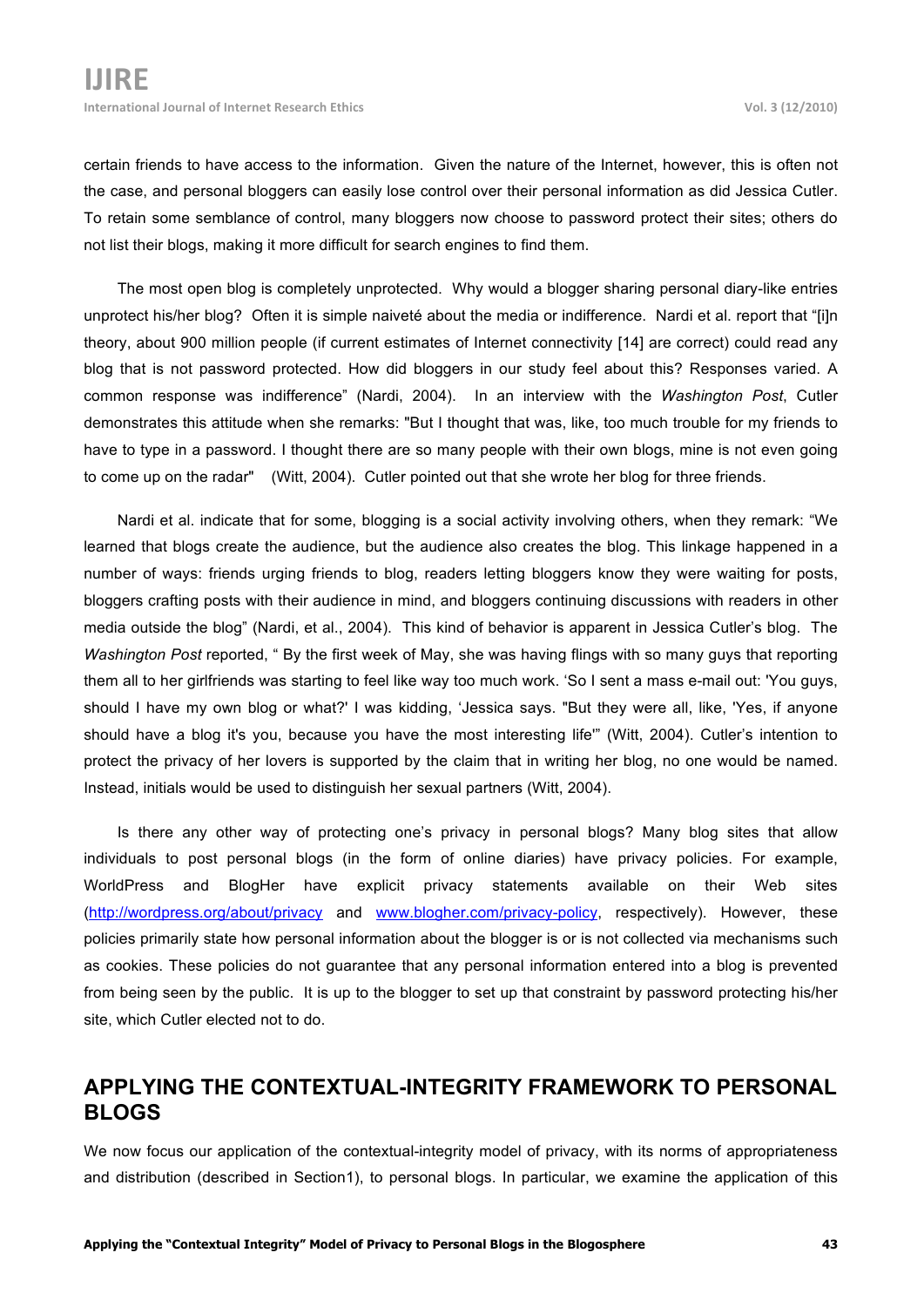model in the Washingtonienne case vis-à-vis certain norms of behavior and expectations of privacy for the author of that blog, as well as for the persons identified in it.

#### **Norms of Appropriateness in a personal blog**

With respect to norms of appropriateness in the context of a personal blog, we first need to differentiate between password-protected and non-password-protected personal blogs. In the case of non-passwordprotected blogs that function as online diaries, we ask whether the creator of the "diary" has a responsibility to the people with whom she/he interacts in real life. Consider that in a traditional (i.e., physical) diary, the diarist shares intimate details not meant to be public; that is the nature of "the diary." Personal information is under the control of the diarist who may or may not allow the diary to be read by others. Often the diary is key- locked, with the diarist having the only key. What happens, however, when that diary moves to an online forum or venue, and when its content can be more easily read by others?

Also, what are the expectations of privacy of those people who interacted with the diarist and are described in the blog? Do they expect to read about their private interactions in her blog, especially when personal details are more open and thus more accessible to others? Assuming that the parties involved have not consented to such information about them being included on the blog, it would seem that norms of appropriateness have been violated.

Of course, we could also ask the following question: What kinds of privacy expectations did bloggers, as well as Internet users in general, have about blogs have in 2004 (i.e., the time period involving the Washingtonienne case)? And have those expectations changed as the norms governing practices and expectations associated with blogging have evolved in recent years? Nonetheless, we believe that it is still reasonable to examine the Washingtonienne case vis-à-vis the norms of appropriateness (and distribution) that existed at that time, as a starting point for additional research on privacy theory as applied to new and evolving technologies.

#### **Norms of Distribution in a personal blog**

Did Cutler's behavior also violate the norms of distribution when she shared intimate details about her sexual relationships with unsuspecting readers in the blogosphere? Again, we can ask the question about whether consent was given by the parties involved – i.e., were they asked, and did they consent to having their personal information shared with others, including strangers? If not, would they have any reasonable expectations with regard to privacy? Robert Steinbuch, one of the men implicated in the Washingtonienne blog, has since sued Cutler, stating that her blog's content was sufficient to reveal his identity and thus violate his privacy. Not only did he not consent to having information about him distributed, but Steinbuch apparently had no idea that he, via an alias (i.e., his initials), was even included in Cutler's online diary. But what kind of recourse does/should Steinbuch have, given the public context of online personal blogs? There is no clear precedent here from a legal point of view. McClurg (2005) notes that Steinbuch's case "hinges on a centuryold privacy tort claim known as 'public disclosure of private facts.' In theory, the tort provides a remedy when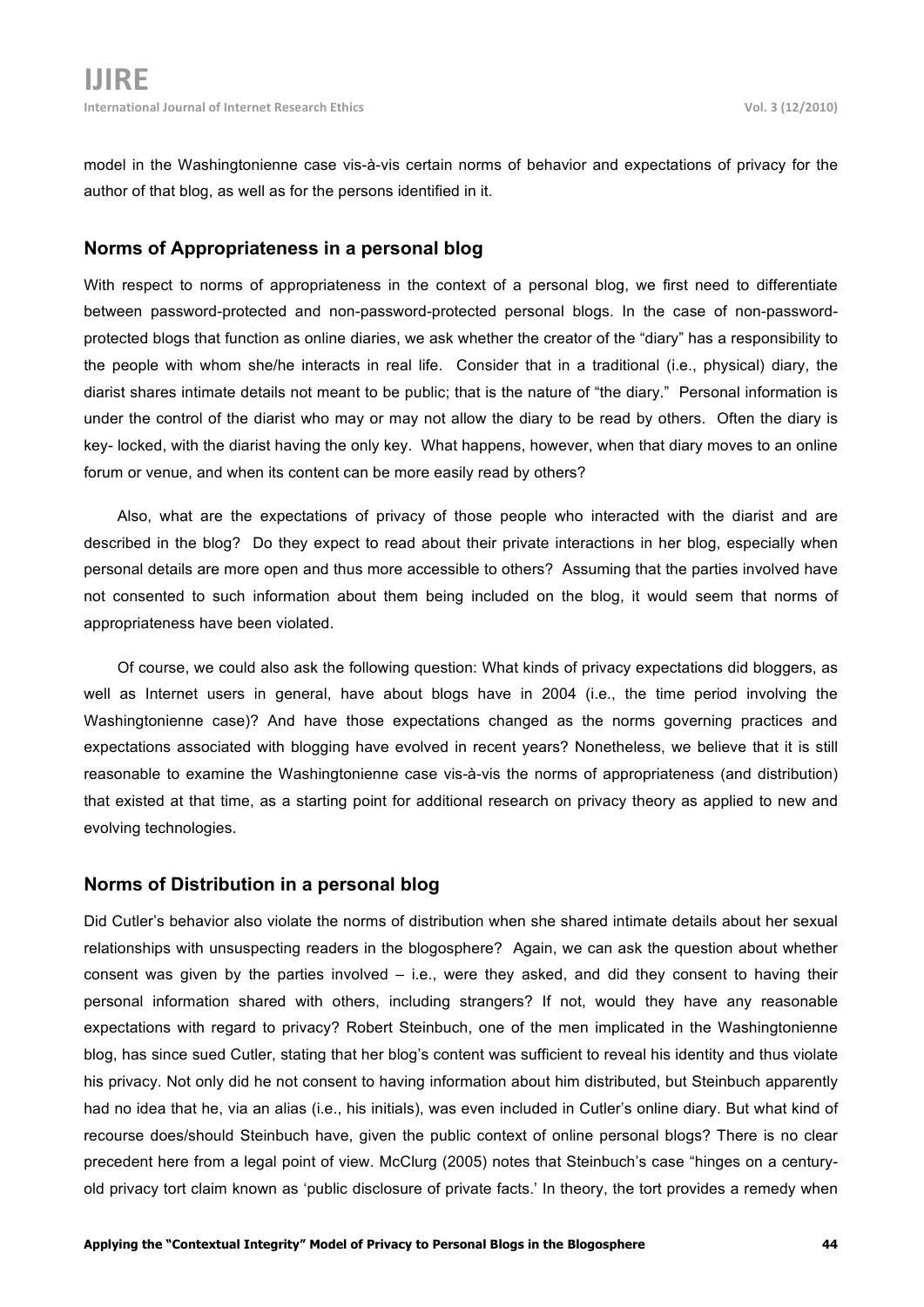one publicizes private, embarrassing, non-newsworthy facts about a person in a manner that reasonable people would find highly offensive." The courts, on the contrary, have tended to defer to the "free speech" argument against privacy, if the information published online is true (McClurg, 2005). However, we believe that this debate can be further informed by Nissenbaum's contextual-integrity framework, especially in light of her "decision heuristic" (described in Section 1). Recall that Guidelines 5-9 in Nissenbaum's heuristic device ask us to weigh the "moral and political factors affected by the practice" and to consider how that practice directly impinges on the "values, goals, and ends of the context."

It would seem that Steinbuch's privacy was violated both from the contextual norms of appropriateness and distribution. It is not clear, however, whether those same norms would have been violated in the Washingtonienne case, had the blog been password-protected and limited to the three people that Cutler mentions. It would then seem to be no different from instances where three friends share some intimate details about office affairs with one another in an off-line context such as a restaurant or a bar – the only difference being that there would be a log of the discussion as opposed to the whisperings at the bar. But the fact that Cutler took no precautions to protect the diary from the public resulted in the information in it being available to anyone, and this violated both contextual norms. The same would seem to hold for all nonpassword-protected blogs where all the parties mentioned have not consented to having their names included, or consented to having intimate details about them chronicled.

#### **CONCLUSION**

In this paper, we have examined some privacy issues affecting blogging and the blogosphere. We focused in particular on personal blogs, as opposed to blogs in general (i.e., the wide range of alternative types of blogs currently available). And we further limited our discussion to personal blogs that function as online diaries and which were not password-protected. We then applied Nissenbaum's theory of privacy as contextual integrity to the Washingtonienne case; we saw how both Nissenbaum's norms of appropriateness and norms of distribution can be applied. On the basis of our analysis, we concluded that (1) authors of those types of blogs have no reasonable expectation of their personal privacy being normatively protected, and (2) the privacy of unconsenting parties whose names appear in those blogs can be violated.

Our analysis has not, however, examined privacy concerns affecting the wider blogosphere, including more recent controversies involving *twitter* and "reblogging." In examining these controversies, as well as related privacy issues affecting some emerging technologies, from the perspective of the contextual-integrity model, one could apply elements in Nissenbaum's "decision heuristic" (see Section 1). Of the nine guidelines comprising her heuristic device, the first five are of particular interest for newer practices and technologies affecting blogs and the blogosphere. For example, one could first describe any new practices that arise in terms of the "information flows" affecting them and then identify both the "information subjects" (senders and recipients) and the "transmission principles" involved. Next one could locate any "applicable entrenched norms" and then determine whether the norms involved depart significantly from existing norms. While an examination of privacy issues in these broader scenarios in terms of Nissenbaum's heuristic device is beyond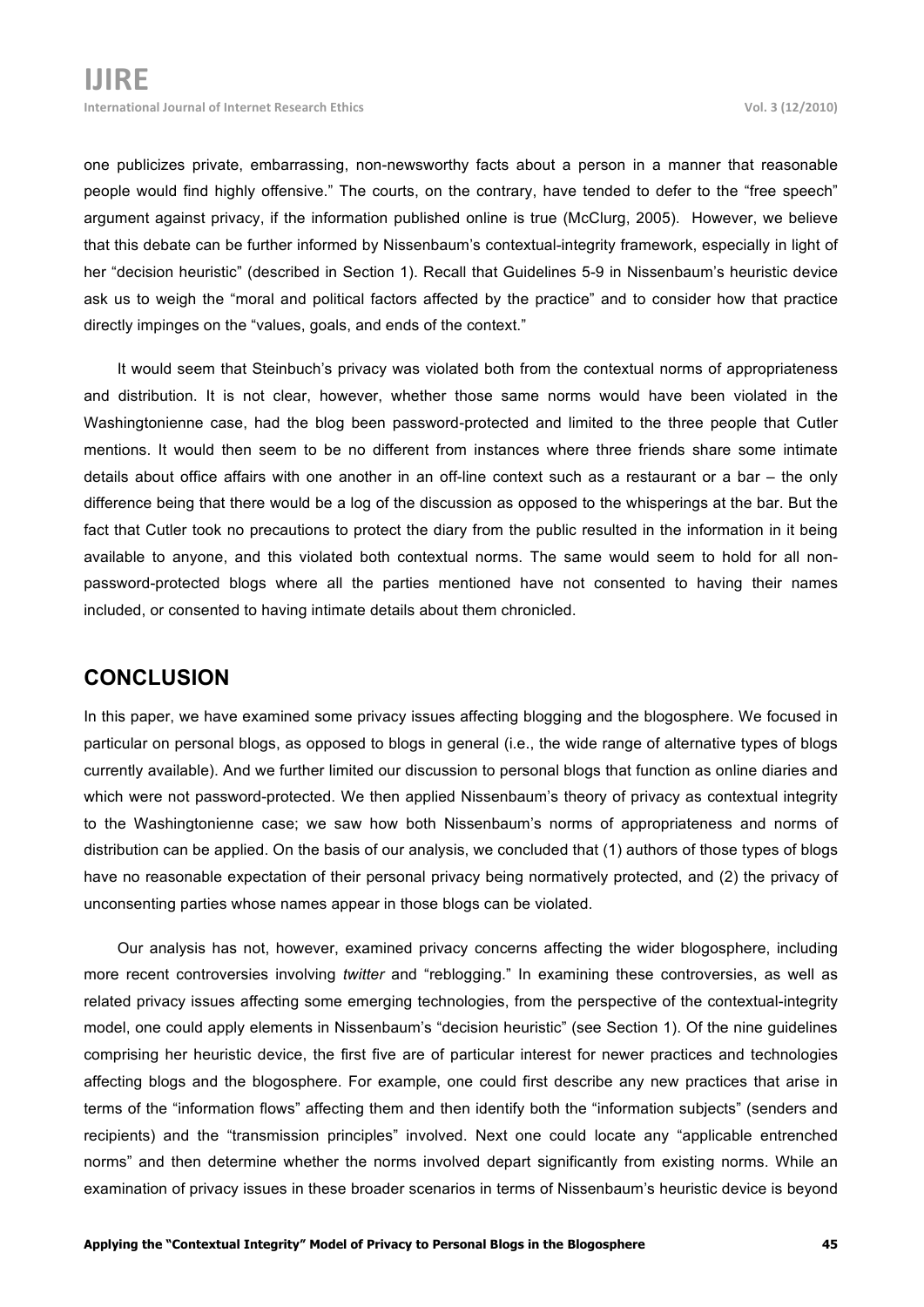the scope of the present paper, we believe that an analysis of these issues could generate some excellent case studies for the application of Nissenbaum's privacy theory in future research projects.

## **ABOUT THE AUTHORS**

Frances Grodzinsky, PhD is a professor of Computer Science and Information Technology at Sacred Heart University where she is co-chair of the Hersher Institute of Ethics. She is also a Visiting Scholar, Research Center on Computer Ethics and Social Responsibility, Southern Connecticut State University (New Haven, CT) and recently served on the board of INSEIT (the International Society for Ethics and Information Technology). Professor Frances S. Grodzinsky, Department of Computer Science and Information Technology, Sacred Heart University (USA), grodzinskyf@sacredheart.edu

Herman T. Tavani, Ph.D., is Professor of Philosophy at Rivier College and President of the International Society for Ethics and Information Technology (INSEIT). He also holds an appointment as a visiting scholar at the Harvard School of Public Health. The author of more than 100 publications, Professor Tavani has written or edited five books on social and ethical aspects of information technology, including *Ethics and Technology* (Wiley) now in its third edition. Professor Herman T. Tavani, Department of Philosophy, Rivier College (USA), htavani@rivier.edu

#### **ACKNOWLEDGMENTS**

We are grateful to many of the participants at the CEPE 2009 Conference (Ionian University, Greece) for some helpful comments we received on an earlier version of this paper presented at that conference. We are also grateful to two anonymous *IJIRE* reviewers for some very helpful suggestions they provided on an earlier draft of this paper.

# **REFERENCES**

"A blogger's code of ethics. (2003). Retrieved from http://www.cyberjournalist.net/news/000215.php.

- Fried, C. (1990). Privacy. In M. D. Ermann, M.B. Williams, and C. Gutierrez (Eds.). *Computers, ethics, and society*. (pp. 51-67). Oxford: Oxford University Press.
- Gavison, R. (1980). Privacy and the limits of the law. *Yale Law Journal*, 89, 421-471.
- Grodzinsky, F. S., and Tavani, H. T. (2005) P2P networks and the *Verizon v. RIAA* Case: Implications for personal privacy and intellectual property. *Ethics and Information Technology*, 7, 243-250.
- Grodzinsky, F. S. and Tavani, H. T. (2008). Online file sharing: Resolving the tensions between privacy and property. *Computers and Society*, 38(4), 28-39.
- Leiby, R. (2004). The hill's sex diarist reveals all (well some). *The Washington Post*, May 23, p. D03. Retrieved from http://www.washingtonpost.com/wp-dyn/articles/A48909-2004May22.html.
- McClurg, A. (2005). Online lessons on unprotected sex. *The Washington Post.* Retrieved from http://www.washingtonpost.com/wp-dyn/content/article/2005/08/14/AR2005081401034.html.
- *Merriam Webster Dictionary.* Retrieved from http://www.merriam-webster.com/dictionary/blog.
- Moor, J. H. (1997). Towards a theory of privacy for the information age. *Computers and Society*, 27(3), 27-32.
- Nardi, Shiano, Gumbrecht, (2004). Blogging as social activity, or would you let 900 million people read your diary?" *CSCW*, 6(3), 222-231.